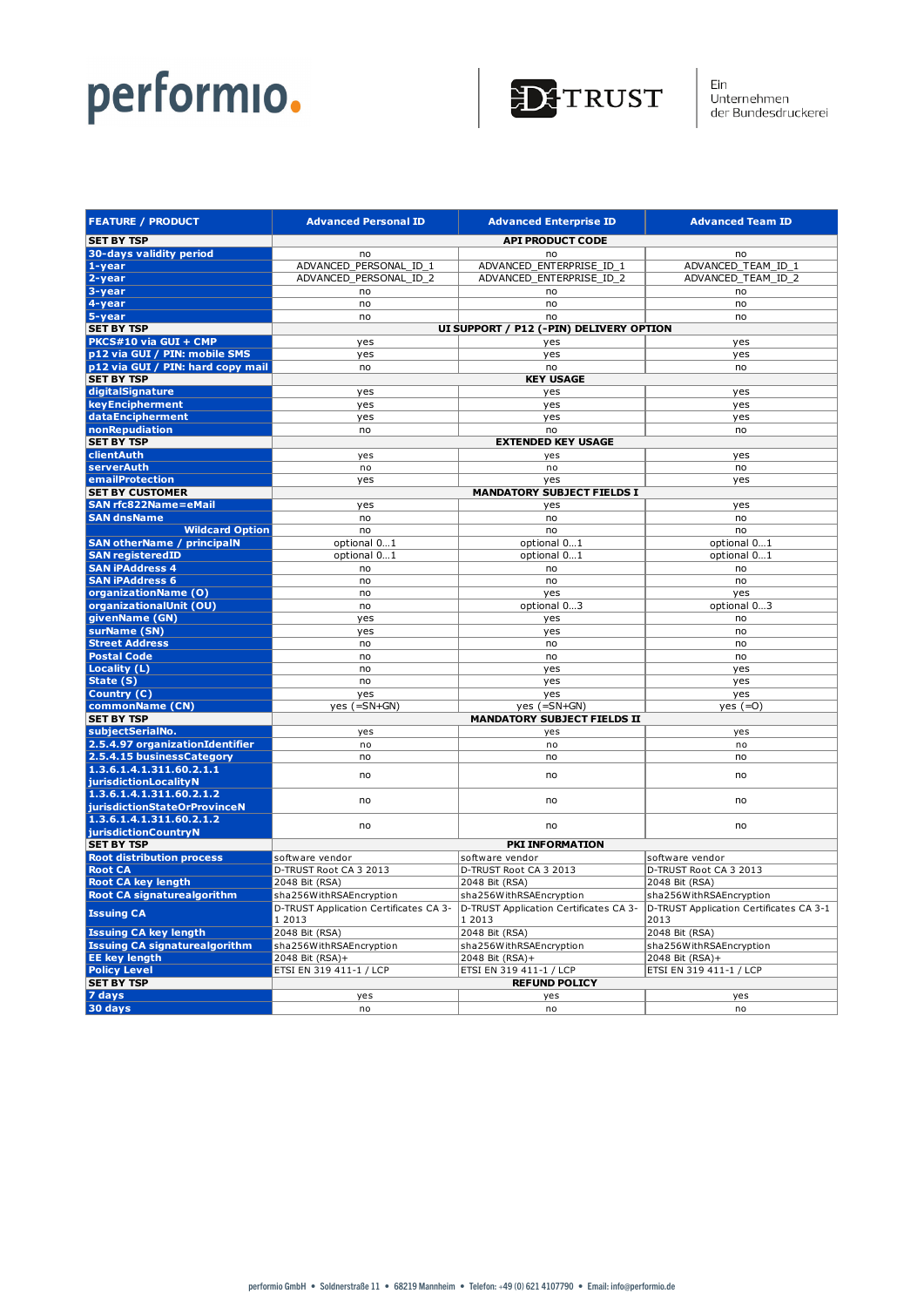

| <b>FEATURE / PRODUCT</b>                          | <b>Advanced Enterprise SIG ID</b>      | <b>Advanced Enterprise AUT ID</b>       | <b>Advanced Enterprise ENC ID</b>      |
|---------------------------------------------------|----------------------------------------|-----------------------------------------|----------------------------------------|
| <b>SET BY TSP</b>                                 | <b>API PRODUCT CODE</b>                |                                         |                                        |
| 30-days validity period                           | no                                     | no                                      | no                                     |
| 1-year                                            | ADVANCED ENTERPRISE SIG ID 1           | ADVANCED ENTERPRISE AUT ID 1            | ADVANCED ENTERPRISE ENC ID 1           |
| 2-year                                            | ADVANCED ENTERPRISE SIG ID 2           | ADVANCED ENTERPRISE AUT ID 2            | ADVANCED ENTERPRISE ENC ID 2           |
| 3-year                                            | no                                     | no                                      | no                                     |
| 4-year                                            | no                                     | no                                      | no                                     |
| 5-year                                            | no                                     | no                                      | no                                     |
| <b>SET BY TSP</b>                                 |                                        | UI SUPPORT / P12 (-PIN) DELIVERY OPTION |                                        |
| PKCS#10 via GUI + CMP                             | yes                                    | yes                                     | yes                                    |
| p12 via GUI / PIN: mobile SMS                     | yes                                    | yes                                     | yes                                    |
| p12 via GUI / PIN: hard copy mail                 | no                                     | no                                      | no                                     |
| <b>SET BY TSP</b>                                 |                                        | <b>KEY USAGE</b>                        |                                        |
| digitalSignature                                  | yes                                    | yes                                     | no                                     |
| keyEncipherment                                   | no                                     | no                                      | yes                                    |
| dataEncipherment                                  | no                                     | no                                      | yes                                    |
| nonRepudiation                                    | no                                     | no                                      | no                                     |
| <b>SET BY TSP</b>                                 |                                        | <b>EXTENDED KEY USAGE</b>               |                                        |
| clientAuth                                        | yes                                    | yes                                     | no                                     |
| serverAuth                                        | no                                     | no                                      | no                                     |
| emailProtection                                   | yes                                    | no                                      | yes                                    |
| <b>SET BY CUSTOMER</b>                            |                                        | <b>MANDATORY SUBJECT FIELDS I</b>       |                                        |
| <b>SAN rfc822Name=eMail</b>                       | yes                                    | yes                                     | yes                                    |
| <b>SAN dnsName</b>                                | no                                     | no                                      | no                                     |
| <b>Wildcard Option</b>                            | no                                     | no                                      | no                                     |
| <b>SAN otherName / principalN</b>                 | optional 01                            | optional 01                             | optional 01                            |
| <b>SAN registeredID</b>                           | optional 01                            | optional 01                             | optional 01                            |
| <b>SAN iPAddress 4</b>                            | no                                     | no                                      | no                                     |
| <b>SAN iPAddress 6</b>                            | no                                     | no                                      | no                                     |
| organizationName (O)                              | yes                                    | yes                                     | yes                                    |
| organizationalUnit (OU)                           | optional 03                            | optional 03                             | optional 03                            |
| givenName (GN)                                    | yes                                    | yes                                     | yes                                    |
| surName (SN)                                      | yes                                    | yes                                     | yes                                    |
| <b>Street Address</b>                             | no                                     | no                                      | no                                     |
| <b>Postal Code</b>                                | no                                     | no                                      | no                                     |
| Locality (L)                                      | yes                                    | yes                                     | yes                                    |
| State (S)                                         | yes                                    | yes                                     | yes                                    |
| Country (C)                                       | yes                                    | yes                                     | yes                                    |
| commonName (CN)                                   | yes $(=\text{SN}+\text{GN})$           | yes $(=\text{SN}+\text{GN})$            | yes $(=\text{SN}+\text{GN})$           |
| <b>SET BY TSP</b>                                 |                                        | <b>MANDATORY SUBJECT FIELDS II</b>      |                                        |
| subjectSerialNo.                                  | yes                                    | yes                                     | yes                                    |
| 2.5.4.97 organizationIdentifier                   | no                                     | no                                      | no                                     |
| 2.5.4.15 businessCategory                         | no                                     | no                                      | no                                     |
| 1.3.6.1.4.1.311.60.2.1.1                          | no                                     | no                                      | no                                     |
| jurisdictionLocalityN<br>1.3.6.1.4.1.311.60.2.1.2 |                                        |                                         |                                        |
| jurisdictionStateOrProvinceN                      | no                                     | no                                      | no                                     |
| 1.3.6.1.4.1.311.60.2.1.2                          |                                        |                                         |                                        |
| <b>jurisdictionCountryN</b>                       | no                                     | no                                      | no                                     |
| <b>SET BY TSP</b>                                 |                                        | PKI INFORMATION                         |                                        |
| <b>Root distribution process</b>                  | software vendor                        | software vendor                         | software vendor                        |
| <b>Root CA</b>                                    | D-TRUST Root CA 3 2013                 | D-TRUST Root CA 3 2013                  | D-TRUST Root CA 3 2013                 |
| <b>Root CA key length</b>                         | 2048 Bit (RSA)                         | 2048 Bit (RSA)                          | 2048 Bit (RSA)                         |
| <b>Root CA signaturealgorithm</b>                 | sha256WithRSAEncryption                | sha256WithRSAEncryption                 | sha256WithRSAEncryption                |
|                                                   | D-TRUST Application Certificates CA 3- | D-TRUST Application Certificates CA 3-  | D-TRUST Application Certificates CA 3- |
| <b>Issuing CA</b>                                 | 1 2013                                 | 1 2013                                  | 1 2013                                 |
| <b>Issuing CA key length</b>                      | 2048 Bit (RSA)                         | 2048 Bit (RSA)                          | 2048 Bit (RSA)                         |
| <b>Issuing CA signaturealgorithm</b>              | sha256WithRSAEncryption                | sha256WithRSAEncryption                 | sha256WithRSAEncryption                |
| <b>EE key length</b>                              | 2048 Bit (RSA)+                        | 2048 Bit (RSA)+                         | 2048 Bit (RSA)+                        |
| <b>Policy Level</b>                               | ETSI EN 319 411-1 / LCP                | ETSI EN 319 411-1 / LCP                 | ETSI EN 319 411-1 / LCP                |
| <b>SET BY TSP</b>                                 |                                        | <b>REFUND POLICY</b>                    |                                        |
| 7 days                                            | yes                                    | yes                                     | yes                                    |
| 30 days                                           | no                                     | no                                      | no                                     |
|                                                   |                                        |                                         |                                        |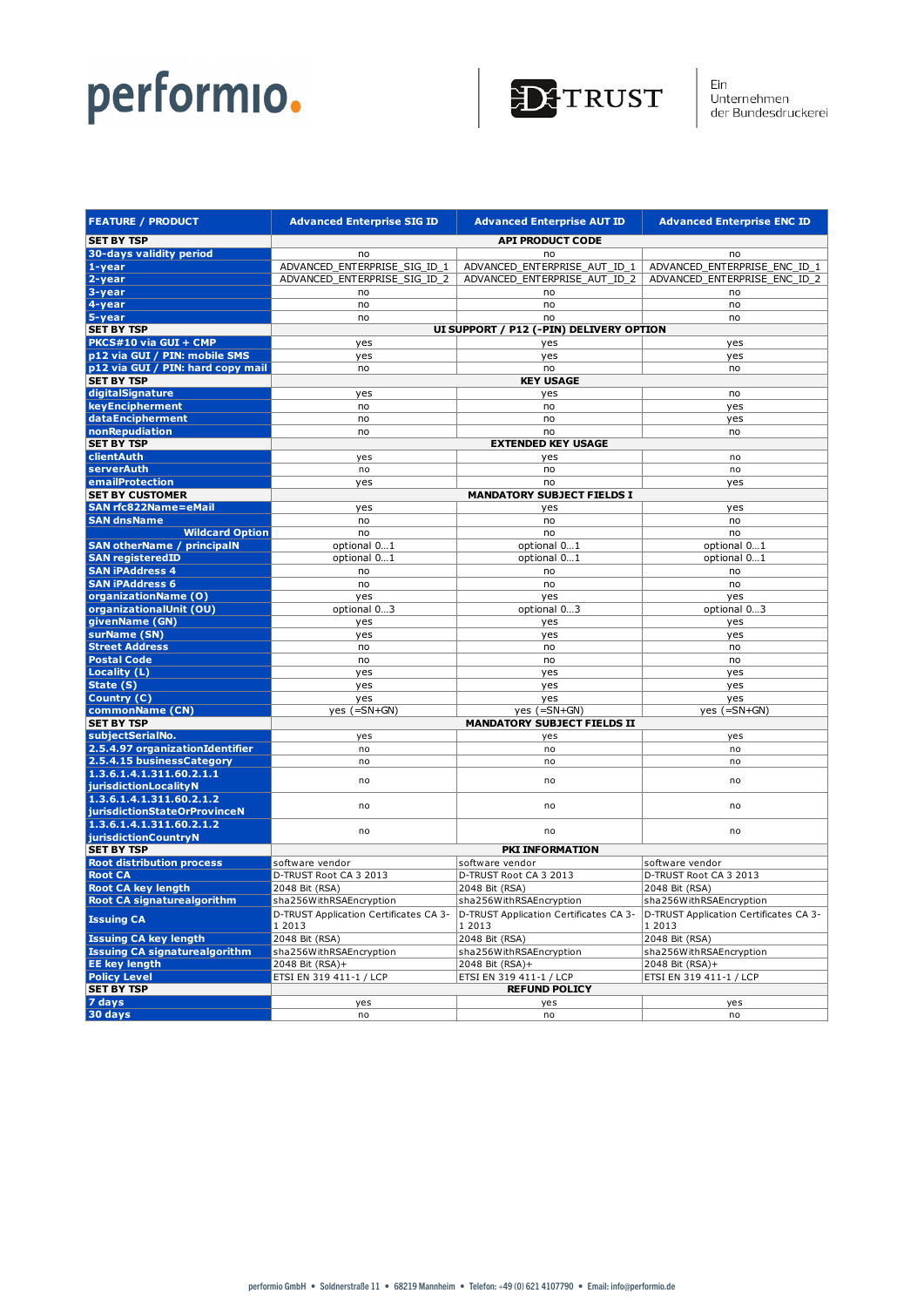

|| Ein<br>| Unternehmen<br>| der Bundesdruckerei

| <b>FEATURE / PRODUCT</b>                          | <b>Advanced Device ID</b>                        | <b>Advanced Seal ID</b>                          |  |
|---------------------------------------------------|--------------------------------------------------|--------------------------------------------------|--|
| <b>SET BY TSP</b>                                 |                                                  | <b>API PRODUCT CODE</b>                          |  |
| 30-days validity period                           | no                                               | no                                               |  |
| 1-year                                            | ADVANCED_DEVICE_ID_1                             | ADVANCED_SEAL_ID_1                               |  |
| 2-year                                            | ADVANCED_DEVICE_ID_2                             | ADVANCED_SEAL_ID_2                               |  |
| 3-year                                            | no                                               | no                                               |  |
| 4-year                                            | no                                               | no                                               |  |
| 5-year                                            | no                                               | no                                               |  |
| <b>SET BY TSP</b>                                 | UI SUPPORT / P12 (-PIN) DELIVERY OPTION          |                                                  |  |
| PKCS#10 via GUI + CMP                             | yes                                              | yes                                              |  |
| p12 via GUI / PIN: mobile SMS                     | yes                                              | yes                                              |  |
| p12 via GUI / PIN: hard copy mail                 | no                                               | yes                                              |  |
| <b>SET BY TSP</b><br>digitalSignature             | yes                                              | <b>KEY USAGE</b><br>yes                          |  |
| keyEncipherment                                   | yes                                              | no                                               |  |
| dataEncipherment                                  | yes                                              | no                                               |  |
| nonRepudiation                                    | no                                               | yes                                              |  |
| <b>SET BY TSP</b>                                 |                                                  | <b>EXTENDED KEY USAGE</b>                        |  |
| clientAuth                                        | yes                                              | no                                               |  |
| serverAuth                                        | no                                               | no                                               |  |
| emailProtection                                   | no                                               | no                                               |  |
| <b>SET BY CUSTOMER</b>                            |                                                  | <b>MANDATORY SUBJECT FIELDS I</b>                |  |
| <b>SAN rfc822Name=eMail</b>                       | no                                               | no                                               |  |
| <b>SAN dnsName</b>                                | optional 01                                      | no                                               |  |
| <b>Wildcard Option</b>                            | no                                               | no                                               |  |
| <b>SAN otherName / principalN</b>                 | no                                               | no                                               |  |
| <b>SAN registeredID</b><br><b>SAN iPAddress 4</b> | optional 01<br>optional 01                       | no<br>no                                         |  |
| <b>SAN iPAddress 6</b>                            | optional 01                                      | no                                               |  |
| organizationName (O)                              | yes                                              | yes                                              |  |
| organizationalUnit (OU)                           | optional 03                                      | optional 01                                      |  |
| givenName (GN)                                    | no                                               | no                                               |  |
| surName (SN)                                      | no                                               | no                                               |  |
| <b>Street Address</b>                             | no                                               | no                                               |  |
| <b>Postal Code</b>                                | no                                               | no                                               |  |
| Locality (L)                                      | yes                                              | yes                                              |  |
| State (S)                                         | yes                                              | yes                                              |  |
| Country (C)                                       | yes                                              | yes                                              |  |
| commonName (CN)                                   | yes (=Any or $=0$ )                              | $yes=0$                                          |  |
| <b>SET BY TSP</b><br>subjectSerialNo.             |                                                  | <b>MANDATORY SUBJECT FIELDS II</b>               |  |
| 2.5.4.97 organizationIdentifier                   | yes<br>no                                        | yes                                              |  |
| 2.5.4.15 businessCategory                         | no                                               | yes<br>no                                        |  |
| 1.3.6.1.4.1.311.60.2.1.1                          |                                                  |                                                  |  |
| jurisdictionLocalityN                             | no                                               | no                                               |  |
| 1.3.6.1.4.1.311.60.2.1.2                          |                                                  |                                                  |  |
| iurisdictionStateOrProvinceN                      | no                                               | no                                               |  |
| 1.3.6.1.4.1.311.60.2.1.2                          | no                                               | no                                               |  |
| jurisdictionCountryN                              |                                                  |                                                  |  |
| <b>SET BY TSP</b>                                 |                                                  | PKI INFORMATION                                  |  |
| <b>Root distribution process</b>                  | software vendor                                  | software vendor                                  |  |
| <b>Root CA</b>                                    | D-TRUST Root CA 3 2013                           | D-TRUST Root CA 3 2013                           |  |
| <b>Root CA key length</b>                         | 2048 Bit (RSA)                                   | 2048 Bit (RSA)                                   |  |
| <b>Root CA signaturealgorithm</b>                 | sha256WithRSAEncryption                          | sha256WithRSAEncryption                          |  |
| <b>Issuing CA</b>                                 | D-TRUST Application Certificates CA 3-<br>1 2013 | D-TRUST Application Certificates CA 3-<br>1 2013 |  |
| <b>Issuing CA key length</b>                      | 2048 Bit (RSA)                                   | 2048 Bit (RSA)                                   |  |
| <b>Issuing CA signaturealgorithm</b>              | sha256WithRSAEncryption                          | sha256WithRSAEncryption                          |  |
| <b>EE key length</b>                              | 2048 Bit (RSA)+                                  | 2048 Bit (RSA)+                                  |  |
| <b>Policy Level</b>                               | ETSI EN 319 411-1 / LCP                          | ETSI EN 319 411-1 / LCP                          |  |
| <b>SET BY TSP</b>                                 |                                                  | <b>REFUND POLICY</b>                             |  |
| 7 days                                            | no                                               | no                                               |  |
| 30 days                                           | yes                                              | yes                                              |  |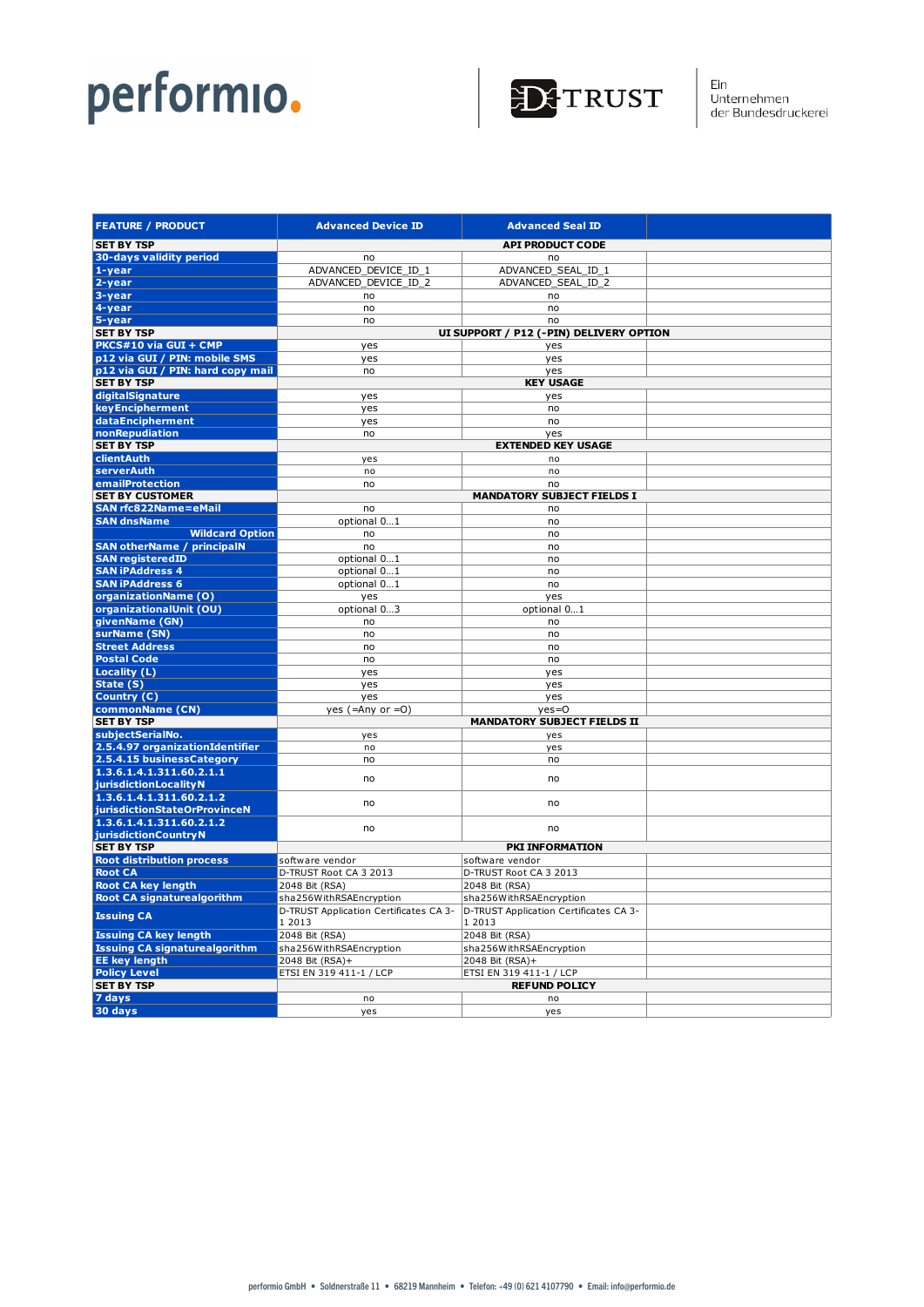

Ein<br>Unternehmen<br>der Bundesdruckerei

| <b>FEATURE / PRODUCT</b>                            | <b>Advanced DV SSL ID*</b>                | <b>Advanced SSL ID</b>                  | <b>Advanced EV SSL ID</b>         |
|-----------------------------------------------------|-------------------------------------------|-----------------------------------------|-----------------------------------|
| <b>SET BY TSP</b>                                   | <b>API PRODUCT CODE</b>                   |                                         |                                   |
| 30-days validity period                             | no                                        | no                                      | no                                |
| $1 - year$                                          | ADVANCED DV SSL ID 1                      | ADVANCED SSL ID 1                       | ADVANCED_EV_SSL_ID_1              |
| 2-year                                              | ADVANCED DV SSL ID 2                      | ADVANCED_SSL_ID_2                       | ADVANCED_EV_SSL_ID_2              |
| 3-year                                              | no                                        | no                                      | no                                |
| 4-year                                              | no                                        | no                                      | no                                |
| 5-year                                              | no                                        | no                                      | no                                |
| <b>SET BY TSP</b>                                   |                                           | UI SUPPORT / P12 (-PIN) DELIVERY OPTION |                                   |
| PKCS#10 via GUI + CMP                               | yes                                       | yes                                     | yes                               |
| p12 via GUI / PIN: mobile SMS                       | no                                        | no                                      | no                                |
| p12 via GUI / PIN: hard copy mail                   | no                                        | no                                      | no                                |
| <b>SET BY TSP</b>                                   |                                           | <b>KEY USAGE</b>                        |                                   |
| digitalSignature                                    | yes                                       | yes                                     | yes                               |
| keyEncipherment                                     | yes                                       | yes                                     | yes                               |
| dataEncipherment                                    | no                                        | no                                      | no                                |
| nonRepudiation                                      | no                                        | no                                      | no                                |
| <b>SET BY TSP</b>                                   |                                           | <b>EXTENDED KEY USAGE</b>               |                                   |
| clientAuth                                          | yes                                       | yes                                     | yes                               |
| serverAuth                                          | yes                                       | yes                                     | yes                               |
| emailProtection                                     | no                                        | no                                      | no                                |
| <b>SET BY CUSTOMER</b>                              | <b>MANDATORY SUBJECT FIELDS I</b>         |                                         |                                   |
| <b>SAN rfc822Name=eMail</b>                         | no                                        | no                                      | no                                |
| <b>SAN dnsName</b>                                  | yes (150)                                 | yes (150)                               | yes (150)                         |
| <b>Wildcard Option</b>                              | yes                                       | yes                                     | no                                |
| <b>SAN otherName / principalN</b>                   | no                                        | no                                      | no                                |
| <b>SAN registeredID</b>                             | no                                        | no                                      | no                                |
| <b>SAN iPAddress 4</b>                              | no                                        | no                                      | no                                |
| <b>SAN iPAddress 6</b>                              | no                                        | no                                      | no                                |
| organizationName (O)                                | no                                        | yes                                     | yes                               |
| organizationalUnit (OU)                             | no                                        | optional 03                             | optional 03                       |
| givenName (GN)                                      | no                                        | no                                      | no                                |
| surName (SN)                                        | no                                        | no                                      | no                                |
| <b>Street Address</b>                               | no                                        | no                                      | yes                               |
| <b>Postal Code</b>                                  | no                                        | no                                      | yes                               |
| Locality (L)                                        | no                                        | yes                                     | yes                               |
| State (S)                                           | no                                        | yes                                     | yes                               |
| Country (C)                                         | no                                        | yes                                     | yes                               |
| commonName (CN)                                     | $(=\text{SAN1} \text{ dnsN})$<br>optional | yes (=SAN1 dnsN)                        | yes (=SAN1 dnsN)                  |
| <b>SET BY TSP</b>                                   |                                           | <b>MANDATORY SUBJECT FIELDS II</b>      |                                   |
| subjectSerialNo.<br>2.5.4.97 organizationIdentifier | yes                                       | yes                                     | yes                               |
| 2.5.4.15 businessCategory                           | no<br>no                                  | no<br>no                                | no                                |
| 1.3.6.1.4.1.311.60.2.1.1                            |                                           |                                         | yes                               |
| jurisdictionLocalityN                               | no                                        | no                                      | yes (if applicable)               |
| 1.3.6.1.4.1.311.60.2.1.2                            |                                           |                                         |                                   |
| jurisdictionStateOrProvinceNerfugba                 | no                                        | no                                      | yes (if applicable)               |
| 1.3.6.1.4.1.311.60.2.1.2                            |                                           |                                         |                                   |
| jurisdictionCountryN                                | no                                        | no                                      | yes                               |
| <b>SET BY TSP</b>                                   |                                           | PKI INFORMATION                         |                                   |
| <b>Root distribution process</b>                    | software vendor                           | software vendor                         | software vendor                   |
| <b>Root CA</b>                                      | D-TRUST Root CA 3 2013                    | D-TRUST Root CA 3 2013                  | D-TRUST Root Class 3 CA 2 EV 2009 |
| <b>Root CA key length</b>                           | 2048 Bit (RSA)                            | 2048 Bit (RSA)                          | 2048 Bit (RSA)                    |
| <b>Root CA signaturealgorithm</b>                   | sha256WithRSAEncryption                   | sha256WithRSAEncryption                 | sha256WithRSAEncryption           |
| <b>Issuing CA</b>                                   | D-TRUST SSL CA 2 2020                     | D-TRUST SSL Class 3 CA 1 2009           | D-TRUST SSL Class 3 CA 1 EV 2009  |
| <b>Issuing CA key length</b>                        | secp384r1                                 | 2048 Bit (RSA)                          | 2048 Bit (RSA)                    |
| <b>Issuing CA signaturealgorithm</b>                | ecdsa-with-SHA384                         | sha256WithRSAEncryption                 | sha256WithRSAEncryption           |
| <b>EE key length</b>                                | secp384r1 / 2048 Bit (RSA)+               | 2048 Bit (RSA)+                         | 2048 Bit (RSA)+                   |
| <b>Policy Level</b>                                 | EN 319 411-1 / DVCP                       | EN 319 411-1 / OVCP                     | 319 411-1 / EVCP                  |
| <b>SET BY TSP</b>                                   |                                           | <b>REFUND POLICY</b>                    |                                   |
| 7 days                                              | no                                        | no                                      | no                                |
| 30 days                                             | yes                                       | yes                                     | yes                               |